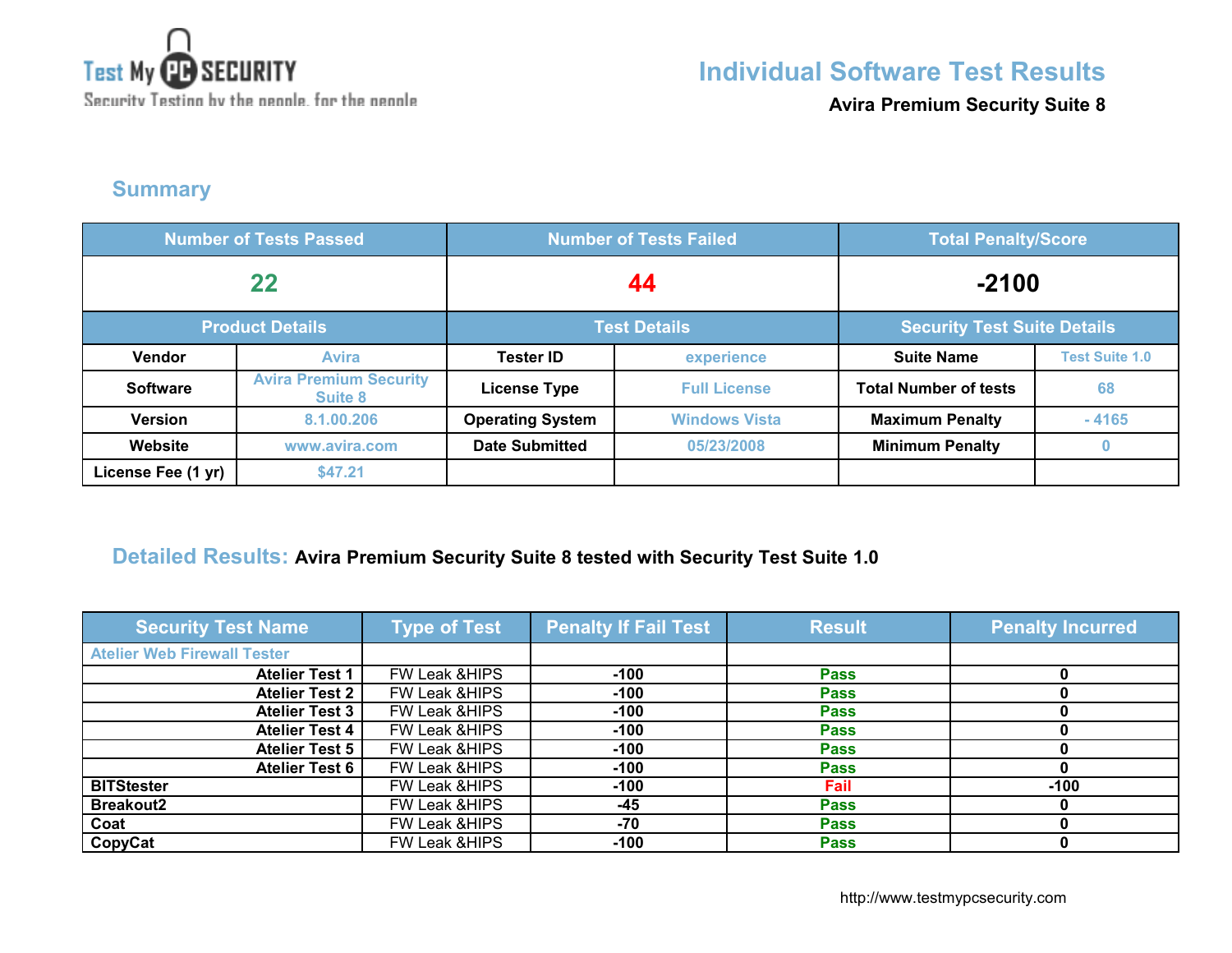

Security Testing by the neagle, for the neagle

## **Individual Software Test Results**

#### **Avira Premium Security Suite 8**

| <b>Security Test Name</b> | <b>Type of Test</b>      | <b>Penalty If Fail Test</b> | <b>Result</b> | <b>Penalty Incurred</b> |
|---------------------------|--------------------------|-----------------------------|---------------|-------------------------|
| <b>CPIL Suite</b>         |                          |                             |               |                         |
| Test 1                    | <b>FW Leak &amp;HIPS</b> | $-100$                      | <b>Pass</b>   | 0                       |
| Test <sub>2</sub>         | <b>FW Leak &amp;HIPS</b> | $-100$                      | <b>Pass</b>   | 0                       |
| Test 3                    | FW Leak &HIPS            | $-100$                      | <b>Pass</b>   | $\mathbf 0$             |
| <b>Comodo ICMP</b>        |                          |                             |               |                         |
| <b>ICMP Test 1</b>        | <b>FW Leak Only</b>      | $-100$                      | <b>Pass</b>   | 0                       |
| <b>ICMP Test 2</b>        | <b>FW Leak Only</b>      | $-100$                      | Fail          | $-100$                  |
| <b>DNStest</b>            | <b>FW Leak Only</b>      | $-45$                       | Fail          | $-45$                   |
| <b>DNStester</b>          | FW Leak Only             | $-45$                       | Fail          | $-45$                   |
| <b>Delete Volume</b>      | <b>HIPS Only</b>         | $-45$                       | Fail          | $-45$                   |
| <b>FireHole</b>           | <b>FW Leak &amp;HIPS</b> | $-100$                      | Fail          | $-100$                  |
| <b>FPR</b>                |                          |                             |               |                         |
| and CPIL Test 1           | <b>FW Leak &amp;HIPS</b> | $-100$                      | <b>Pass</b>   | 0                       |
| and CPIL Test 2           | FW Leak &HIPS            | $-100$                      | <b>Pass</b>   | $\mathbf 0$             |
| and CPIL Test 3           | <b>FW Leak &amp;HIPS</b> | $-100$                      | <b>Pass</b>   | $\mathbf 0$             |
| and Wallbreaker Test 1    | FW Leak &HIPS            | $-25$                       | Fail          | $-25$                   |
| and Wallbreaker Test 2    | <b>FW Leak &amp;HIPS</b> | $-25$                       | Fail          | $-25$                   |
| and Wallbreaker Test 3    | FW Leak &HIPS            | $-25$                       | Fail          | $-25$                   |
| and Wallbreaker Test 4    | <b>FW Leak &amp;HIPS</b> | $-25$                       | Fail          | $-25$                   |
| and PCFlank               | FW Leak &HIPS            | $-100$                      | Fail          | $-100$                  |
| <b>Ghost</b>              | <b>FW Leak &amp;HIPS</b> | $-50$                       | Fail          | $-50$                   |
| Jumper                    | FW Leak &HIPS            | $-100$                      | Fail          | $-100$                  |
| <b>Keylogtest</b>         | <b>HIPS Only</b>         | $-100$                      | Fail          | $-100$                  |
| <b>KiLL</b>               | <b>HIPS Only</b>         | $-45$                       | Fail          | $-45$                   |
| LeakTest v 1.2            | FW Leak Only             | $-100$                      | <b>Pass</b>   | 0                       |
| <b>Osfwbypass</b>         | <b>FW Leak &amp;HIPS</b> | $-100$                      | Fail          | $-100$                  |
| <b>PCFlank</b>            | <b>FW Leak &amp;HIPS</b> | $-100$                      | Fail          | $-100$                  |
| Runner                    | FW Leak &HIPS            | $-100$                      | Fail          | $-100$                  |
| <b>Spycar Suite</b>       |                          |                             |               |                         |
| <b>HKCU Run.exe</b>       | <b>HIPS Only</b>         | $-10$                       | Fail          | $-10$                   |
| HKCU_RunOnce.exe          | <b>HIPS Only</b>         | $-10$                       | Fail          | $-10$                   |
| <b>HKCU_RunOnceEx.exe</b> | <b>HIPS Only</b>         | $-10$                       | Fail          | $-10$                   |
| <b>HKLM Run.exe</b>       | <b>HIPS Only</b>         | $-10$                       | Fail          | $-10$                   |
| <b>HKLM RunOnce.exe</b>   | <b>HIPS Only</b>         | $-10$                       | Fail          | $-10$                   |
| <b>HKLM RunOnceEx.exe</b> | <b>HIPS Only</b>         | $-10$                       | Fail          | $-10$                   |
| IE-HomepageLock.exe       | <b>HIPS Only</b>         | $-10$                       | Fail          | $-10$                   |
| IE-KillAdvancedTab.exe    | <b>HIPS Only</b>         | $-10$                       | Fail          | $-10$                   |